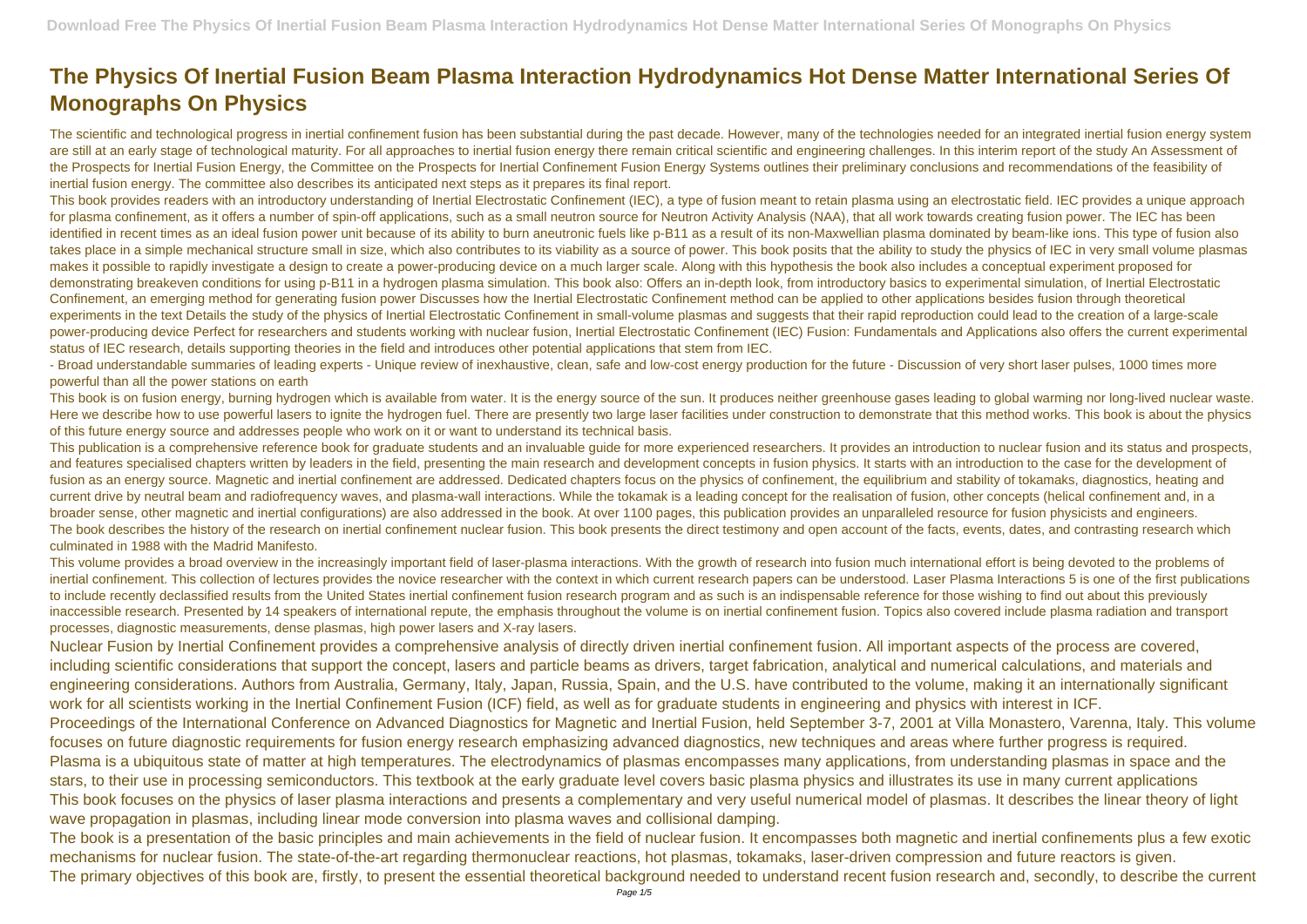status of fusion research for graduate students and senior undergraduates. It will also serve as a useful reference for scientists and engineers working in the related fields. In Part I, Plasma Physics, the author explains the basics of magneto-hydrodynamics and kinetic theory in a simple and compact way and, at the same time, covers important new topics for fusion studies such as the ballooning representation, instabilities driven by energetic particles and various plasma models for computer simulations. Part II, Controlled Nuclear Fusion, attempts to review the "big picture" in fusion research. All important phenomena and technologies are addressed, with a particular emphasis on the topics of most concern in current research.

This textbook accommodates the two divergent developmental paths which have become solidly established in the field of fusion energy: the process of sequential tokamak development toward a prototype and the need for a more fundamental and integrative research approach before costly design choices are made. Emphasis is placed on the development of physically coherent and mathematically clear characterizations of the scientific and technological foundations of fusion energy which are specifically suitable for a first course on the subject. Of interest, therefore, are selected aspects of nuclear physics, electromagnetics, plasma physics, reaction dynamics, materials science, and engineering systems, all brought together to form an integrated perspective on nuclear fusion and its practical utilization. The book identifies several distinct themes. The first is concerned with preliminary and introductory topics which relate to the basic and relevant physical processes associated with nuclear fusion. Then, the authors undertake an analysis of magnetically confined, inertially confined, and low-temperature fusion energy concepts. Subsequently, they introduce the important blanket domains surrounding the fusion core and discuss synergetic fusion-fission systems. Finally, they consider selected conceptual and technological subjects germane to the continuing development of fusion energy systems.

This book takes a holistic approach to plasma physics and controlled fusion via Inertial Confinement Fusion (ICF) techniques, establishing a new standard for clean nuclear power generation. Inertial Confinement Fusion techniques to enable laser-driven fusion have long been confined to the black-box of government classification due to related research on thermonuclear weapons applications. This book is therefore the first of its kind to explain the physics, mathematics and methods behind the implosion of the Nd-Glass tiny balloon (pellet), using reliable and thoroughly referenced data sources. The associated computer code and numerical analysis are included in the book. No prior knowledge of Laser Driven Fusion and no more than basic background in plasma physics is required.

Resulting from ongoing, international research into fusion processes, the International Tokamak Experimental Reactor (ITER) is a major step in the quest for a new energy source. The first graduate-level text to cover the details of ITER, Controlled Fusion and Plasma Physics introduces various aspects and issues of recent fusion research activ Fusion: The Energy of the Universe, 2e is an essential reference providing basic principles of fusion energy from its history to the issues and realities progressing from the present day energy crisis. The book provides detailed developments and applications for researchers entering the field of fusion energy research. This second edition includes the latest results from the National Ignition Facility at the Lawrence Radiation Laboratory at Livermore, CA, and the progress on the International Thermonuclear Experimental Reactor (ITER) tokamak programme at Caderache, France. Comprehensive coverage- basic principles, detailed developments and practical applications Wide accessibility, but with sufficient detail to keep the technical reader engaged Details the initial discovery of nuclear fusion, current attempts to create nuclear fusion here on earth and today's concern over future energy supply Color illustrations and examples Includes technical notes for aspiring physicists

This book is on fusion energy, burning hydrogen which is available from water. It is the energy source of the sun. It produces neither greenhouse gases leading to global warming nor longlived nuclear waste. Here we describe how to use powerful lasers to ignite the hydrogen fuel. There are presently two large laser facilities under construction to demonstrate that this method works. This book is about the physics of this future energy source and addresses peoplewho work on it or want to understand its technical basis.

The raw numbers of high-energy-density physics are amazing: shock waves at hundreds of km/s (approaching a million km per hour), temperatures of millions of degrees, and pressures that exceed 100 million atmospheres. This title surveys the production of high-energy-density conditions, the fundamental plasma and hydrodynamic models that can describe them and the problem of scaling from the laboratory to the cosmos. Connections to astrophysics are discussed throughout. The book is intended to support coursework in high-energy-density physics, to meet the needs of new researchers in this field, and also to serve as a useful reference on the fundamentals. Specifically the book has been designed to enable academics in physics, astrophysics, applied physics and engineering departments to provide in a single-course, an introduction to fluid mechanics and radiative transfer, with dramatic applications in the field of highenergy-density systems. This second edition includes pedagogic improvements to the presentation throughout and additional material on equations of state, heat waves, and ionization fronts, as well as problem sets accompanied by solutions.

The Physics of Inertial FusionBeam Plasma Interaction, Hydrodynamics, Hot Dense MatterOUP Oxford

The potential for using fusion energy to produce commercial electric power was first explored in the 1950s. Harnessing fusion energy offers the prospect of a nearly carbon-free energy source with a virtually unlimited supply of fuel. Unlike nuclear fission plants, appropriately designed fusion power plants would not produce the large amounts of high-level nuclear waste that requires long-term disposal. Due to these prospects, many nations have initiated research and development (R&D) programs aimed at developing fusion as an energy source. Two R&D approaches are being explored: magnetic fusion energy (MFE) and inertial fusion energy (IFE). An Assessment of the Prospects for Inertial Fusion Energy describes and assesses the current status of IFE research in the United States; compares the various technical approaches to IFE; and identifies the scientific and engineering challenges associated with developing inertial confinement fusion (ICF) in particular as an energy source. It also provides guidance on an R&D roadmap at the conceptual level for a national program focusing on the design and construction of an inertial fusion energy demonstration plant.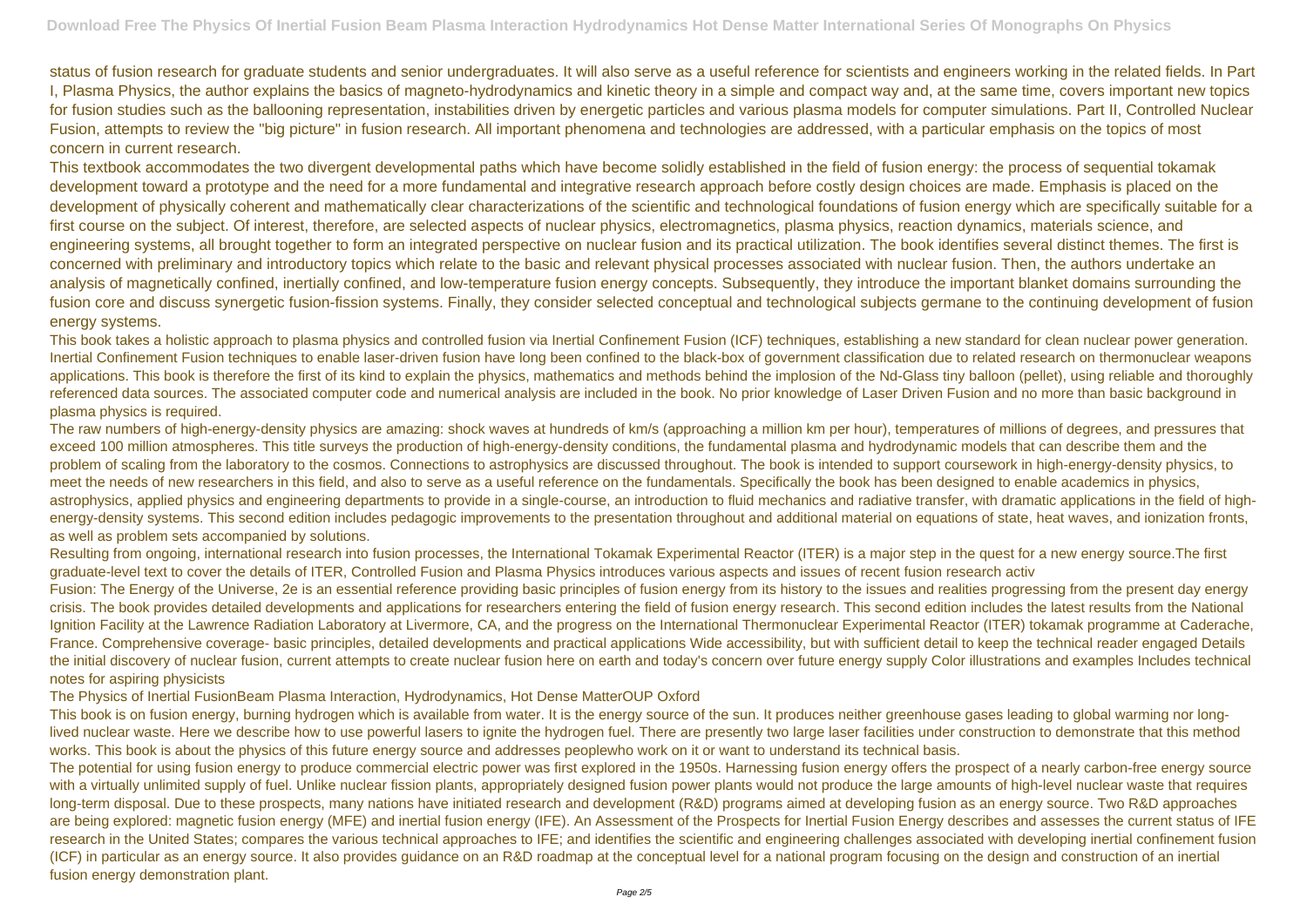The pursuit of nuclear fusion as an energy source requires a broad knowledge of several disciplines. These include plasma physics, atomic physics, electromagnetics, materials science, computational modeling, superconducting magnet technology, accelerators, lasers, and health physics. Nuclear Fusion distills and combines these disparate subjects to create a concise and coherent foundation to both fusion science and technology. It examines all aspects of physics and technology underlying the major magnetic and inertial confinement approaches to developing nuclear fusion energy. It further chronicles latest developments in the field, and reflects the multi-faceted nature of fusion research, preparing advanced undergraduate and graduate students in physics and engineering to launch into successful and diverse fusion-related research. Nuclear Fusion reflects Dr. Morse's research in both magnetic and inertial confinement fusion, working with the world's top laboratories, and embodies his extensive thirty-five year career in teaching three courses in fusion plasma physics and fusion technology at University of California, Berkeley.

Although solid-state lasers have been the primary means by which the physics of inertial confinement fusion (ICF) have been investigated, it was previously thought that solidstate laser technology could not offer adequate efficiencies for an inertial fusion energy (IFE) power plant. Orth and co-workers have recently designed a conceptual IFE power plant, however, with a high efficiency diode-pumped solid-state laser (DPSSL) driver that utilized several recent innovations in laser technology. It was concluded that DPSSLs could offer adequate performance for IFE with reasonable assumptions. This system was based on a novel diode pumped Yb-doped Sr[sub 5](PO[sub 4])[sub 3]F (Yb:S-FAP) amplifier. Because this is a relatively new gain medium, a project was established to experimentally validate the diode-pumping and extraction dynamics of this system at the smallest reasonable scale. This paper reports on the initial experimental results of this study. We found the pumping dynamics and extraction cross-sections of Yb:S-FAP crystals to be similar to those previously inferred by purely spectroscopic techniques. The saturation fluence for pumping was measured to be 2.2 J/cm[sup 2] using three different methods based on either the spatial, temporal, or energy transmission properties of a Yb:S-FAP rod. The small signal gain implies an emission cross section of 6.0[times]10[sup[minus]20] cm[sup 2]. Up to 1.7 J/cm[sup 3] of stored energy density was achieved in a 6[times]6[times]44 mm[sup 3] Yb:S-FAP amplifier rod. In a free running configuration diode-pumped slope efficiencies up to 43% were observed with output energies up to[approximately]0.5 J per 1 ms pulse from a 3[times]3[times]30 mm[sup 3] rod. When the rod was mounted in a copper block for cooling, 13 W of average power was produced with power supply limited operation at 70 Hz with 500[mu]s pulses. In the fall of 2010, the Office of the U.S. Department of Energy's (DOE's) Secretary for Science asked for a National Research Council (NRC) committee to investigate the prospects for generating power using inertial confinement fusion (ICF) concepts, acknowledging that a key test of viability for this concept-ignition -could be demonstrated at the National Ignition Facility (NIF) at Lawrence Livermore National Laboratory (LLNL) in the relatively near term. The committee was asked to provide an unclassified report. However, DOE indicated that to fully assess this topic, the committee's deliberations would have to be informed by the results of some classified experiments and information, particularly in the area of ICF targets and nonproliferation. Thus, the Panel on the Assessment of Inertial Confinement Fusion Targets ("the panel") was assembled, composed of experts able to access the needed information. The panel was charged with advising the Committee on the Prospects for Inertial Confinement Fusion Energy Systems on these issues, both by internal discussion and by this unclassified report. A Panel on Fusion Target Physics ("the panel") will serve as a technical resource to the Committee on Inertial Confinement Energy Systems ("the Committee") and will prepare a report that describes the R&D challenges to providing suitable targets, on the basis of parameters established and provided to the Panel by the Committee. The Panel on Fusion Target Physics will prepare a report that will assess the current performance of fusion targets associated with various ICF concepts in order to understand: 1. The spectrum output; 2. The illumination geometry; 3. The high-gain geometry; and 4. The robustness of the target design. The panel addressed the potential impacts of the use and development of current concepts for Inertial Fusion Energy on the proliferation of nuclear weapons information and technology, as appropriate. The Panel examined technology options, but does not provide recommendations specific to any currently operating or proposed ICF facility. Recent scientific and technical advances have made it possible to create matter in the laboratory under conditions relevant to astrophysical systems such as supernovae and black holes. These advances will also benefit inertial confinement fusion research and the nation's nuclear weapon's program. The report describes the major research facilities on which such high energy density conditions can be achieved and lists a number of key scientific questions about high energy density physics that can be addressed by this research. Several recommendations are presented that would facilitate the development of a comprehensive strategy for realizing these research opportunities. Market: Students and professionals in plasma and energy research. A cohesive assessment of current and future research trends in what may be the most challenging area of contemporary energy research. This work is edited by K.A. Brueckner--one of the pioneers in inertial confinement fusion--and examines the latest thinking regarding worldwide research in driver energy deposition, thermal and suprathermal electron transport, ICF diagnostics, and targets, drivers, and reactors. There has been an increase in interest worldwide in fusion research over the last decade and a half due to the recognition that a large number of new, environmentally attractive, sustainable energy sources will be needed to meet ever increasing demand for electrical energy. Based on a series of course notes from graduate courses in plasma physics and fusion energy at MIT, the text begins with an overview of world energy needs, current methods of energy generation, and the potential role that fusion may play in the future. It covers energy issues such as the production of fusion power, power balance, the design of a simple fusion reactor and the basic plasma physics issues faced by the developers of fusion power. This book is suitable for graduate students and researchers working in applied physics and nuclear engineering. A large number of problems accumulated over two decades of teaching are included to aid understanding.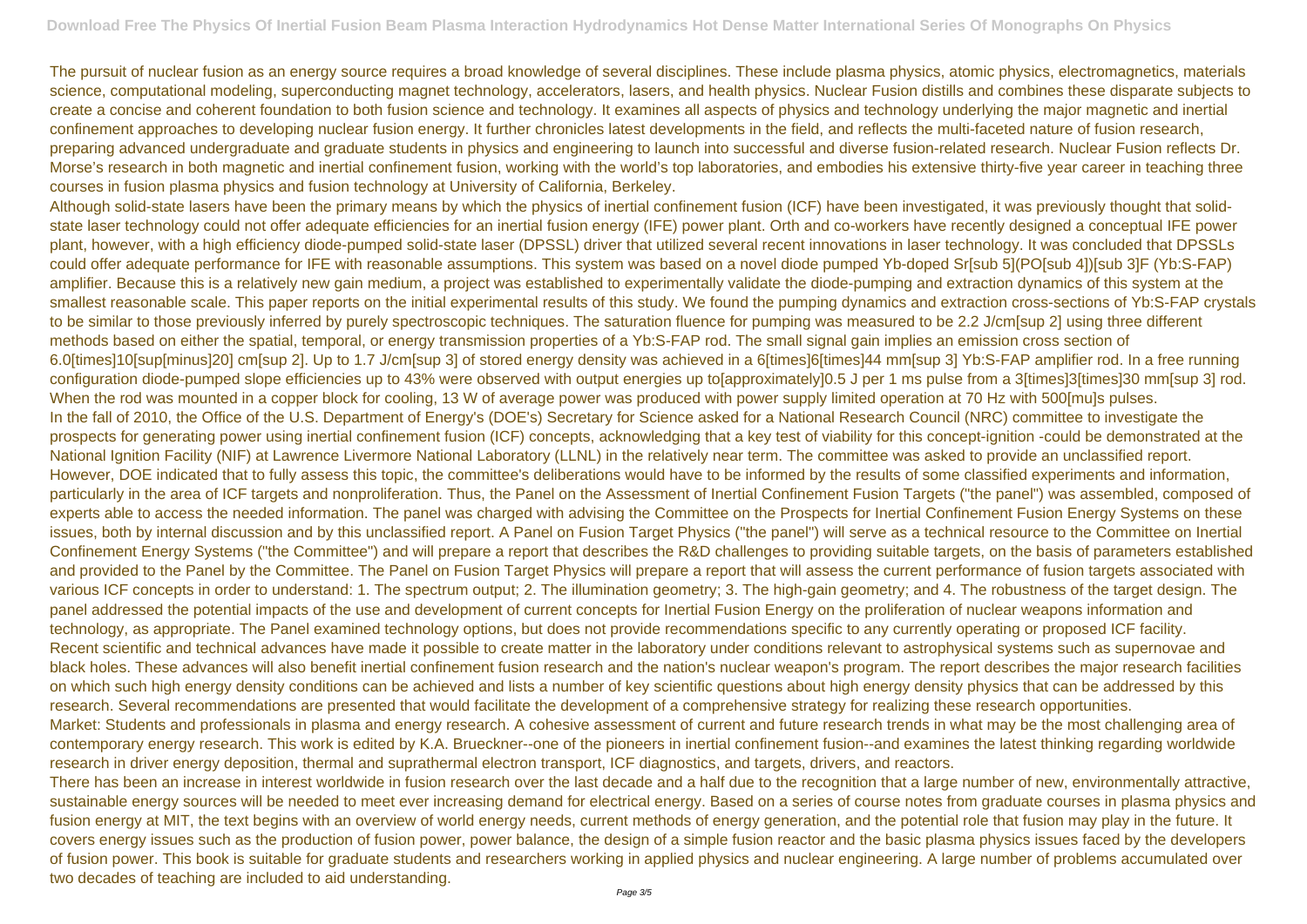This book has two goals. One goal is to provide a means for those new to high-energy-density physics to gain a broad foundation from one text. The second goal is to provide a useful working reference for those in the ?eld. This book has at least four possible applications in an academic c- text. It can be used for training in high-energy-density physics, in support of the growing number of university and laboratory research groups working in this area. It also can be used by schools with an emphasis on ultrafast lasers, to provide some introduction to issues present in all laser-target - perimentswithhigh-powerlasers, and with thorough coverage of the material in Chap. 11 on relativistic systems. In addition, it could be used by physics, applied physics, or engineering departments to provide in a single course an introduction to the basics of ?uid mechanics and radiative transfer, with dmatic applications. Finally, it could be used by astrophysics departments for a similar purpose, with the parallel bene?t of training the students in the similarities and di?erences between laboratory and astrophysical systems. The notation in this text is deliberately sparse and when possible a given symbol has only one meaning. A de?nition of the symbols used is given in Appendix A. In various cases, additional subscripts are added to distinguish among cases of the same quantity, as for example in the use of ? and ? 1 2 to distinguish the mass density in two di?erent regions.

Newcomers to the field of inertial confinement fusion (ICF) often have difficulty establishing a clear picture of the overall field. The reason for this is because, while there are many books devoted to special topics within the field, there is none that provides an overview of the field as a whole. An Introduction to Inertial Confinement Fusion fi Contains papers from the November 1994 symposium, reflecting both classical and novel concepts. Topics include self-colliding beams as an alternative fusion system, target physics for inertial fusion energy, advanced confinement programs, the inertial electrostatic confinement approach, ignition phy

Nuclear energy is important both as a very large energy resource and as a source of carbon free energy. However incidents such as the Fukashima Daiichi nuclear disaster (2011), the Chernobyl disaster (1986), and the Three Mile Island accident (1979) have cast doubts on the future of nuclear fission as a major player in the future energy mix. This volume provides an excellent overview of the current situation regarding nuclear fission as well as a description of the enormous potential advantages offered by nuclear fusion including an essentially unlimited fuel supply with minimal environmental impact. Energy from the Nucleus focuses on the two main approaches to producing energy from the nucleus: fission and fusion. The chapters on nuclear fission cover the status of current and future generations of reactors as well as new safety requirements and the environmental impact of electricity production from nuclear fission. The chapters on nuclear fusion discuss both inertial confinement fusion and magnetic confinement fusion, including the new international fusion test facility, ITER. The expertise of the authors, who are active participants in the respective technologies, ensures that the information provided is both reliable and current. Their views will no doubt enlighten our understanding of the future of energy from the nucleus.

This book collects together theoretical and experimental contributions on laser-plasma interaction and dynamics, together with the physics of laser fusion, coronal, hydrodynamics (instabilities), radiation hydrodynamics and atomic physics. Theory and experiments are reviewed. In addition to diagnostics, indirect drive modeling and experiments are reported, as well as approaches of direct drive foam-buffered targets for uniform compression. New ideas on triggering ignition and use of advanced fuels for neutronless fusion are also reported. The short-pulse ultra-intense laser interaction is extensively represented both theoretically and experimentally. The two major laser-fusion ignition projected facilities (2 MJ class). National Ignition Facility (NIF) / USA and Laser Megajoule (LMJ) / France, are also disscused.

How to achieve unlimited, safe, clean and low-cost energy by laser- or beam-driven inertial nuclear fusion has preoccupied all winners of the Edward Teller Medal since its inception in 1991. This book presents their findings, meeting discussions, and personal insights from Edward Teller himself. Expect discussion of important advances anticipated in the future such as multi-billion dollar fusion research projects (NIF), and new schemes such as the petawatt-picosecond laser-plasma interactions evoking new physics and coupling mechanisms. For the first time, laser technology of the new century is providing the very short and extremely intense energetic pulses needed for fusion energy from next generation power stations, which produce energy at cost several times lower than any other source. The long-sought dream to directly ignite frozen heavy hydrogen for controlled use is close to being realized. Years of research on plasmas and lasers carried out worldwide in highly sophisticated experiments is summarized. The coverage begins with the work of John Nuckolls and Nobel Laureate Nikolai Basov and leads to the new scheme of plasma block acceleration via the nonlinear ponderomotive force. Edward Teller Lectures is one of the first guides to these new developments.

This book is on inertial confinement fusion, an alternative way to produce electrical power from hydrogen fuel by using powerful lasers or particle beams. It involves the compression of tiny amounts (micrograms) of fuel to thousand times solid density and pressures otherwise existing only in the centre of stars. Thanks to advances in laser technology, it is now possible to produce such extreme states of matter in the laboratory. Recent developments have boosted laser intensities again with new possibilities for laser particle accelerators, laser nuclear physics, and fast ignition of fusion targets. This is a reference book for those working on beam plasma physics, be it in the context of fundamental research or applications to fusion energy or novel ultra-bright laser sources. The book combines quite different areas of physics: beam target interaction, dense plasmas, hydrodynamic implosion and instabilities, radiative energy transfer as well as fusion reactions. Particular attention is given to simple and useful modelling, including dimensional analysis and similarity solutions. Both authors have worked in this field for more than 20 years. They want to address in particular those teaching this topic to students and all those interested in understanding the technical basis.

Using four-color throughout, this volume was subsidized by Lawrence Livermore Labs, where the Department of Defense funds research (within the National Ignition Faculty) into